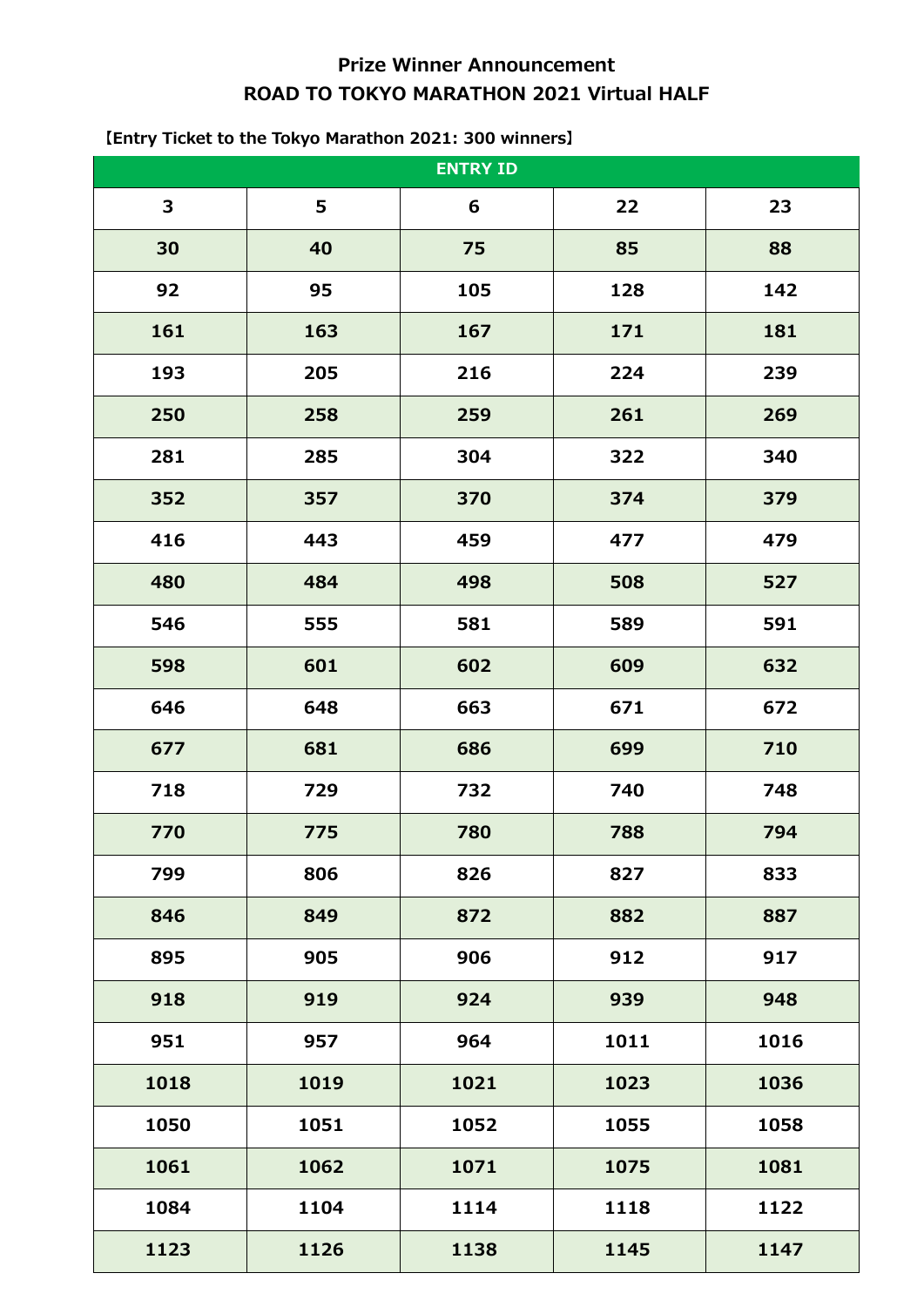|            |            | <b>ENTRY ID</b> |            |            |
|------------|------------|-----------------|------------|------------|
| 1153       | 1154       | 1165            | 1166       | 1174       |
| 1188       | 1193       | 1202            | 1211       | 1232       |
| 1243       | 1247       | 1258            | 1267       | 1268       |
| 1269       | 1271       | 1279            | 1281       | 1285       |
| 1307       | 1309       | 1320            | 1329       | 1340       |
| 1373       | 1377       | 1407            | 1411       | 1412       |
| 1419       | 1421       | 1441            | 1455       | 1461       |
| 1473       | 1474       | 1479            | 1486       | 1487       |
| 1526       | 1531       | 1544            | 1552       | 1571       |
| 1590       | 1594       | 1595            | 1626       | 1629       |
| 1634       | 1647       | 1672            | 1674       | 1697       |
| 1698       | 1710       | 1712            | 1716       | 1735       |
| 1737       | 1741       | 1748            | 1758       | 1774       |
| 1783       | 1812       | 1819            | 1829       | 1835       |
| 1843       | 1864       | 1877            | 1880       | 1892       |
| 1894       | 1899       | 1903            | 1919       | 1920       |
| 1927       | 1942       | 1944            | 1972       | 1973       |
| 2035       | 2039       | 2043            | 2046       | 2048       |
| 2063       | 2074       | 2091            | 2112       | 2130       |
| 2138       | 2146       | 2149            | 2158       | 1000000013 |
| 1000000014 | 1000000016 | 1000000031      | 1000000033 | 1000000037 |
| 1000000043 | 1000000044 | 1000000045      | 1000000048 | 1000000057 |
| 1000000062 | 1000000084 | 1000000095      | 1000000100 | 1000000127 |
| 1000000141 | 1000000170 | 1000000173      | 1000000183 | 1000000184 |
| 1000000193 | 1000000198 | 1000000201      | 1000000211 | 1000000214 |
| 1000000221 | 1000000234 | 1000000246      | 1000000249 | 1000000292 |
| 1000000318 | 1000000328 | 1000000338      | 1000000372 | 1000000393 |
| 1000000402 | 1000000410 | 1000000414      | 1000000422 | 1000000424 |